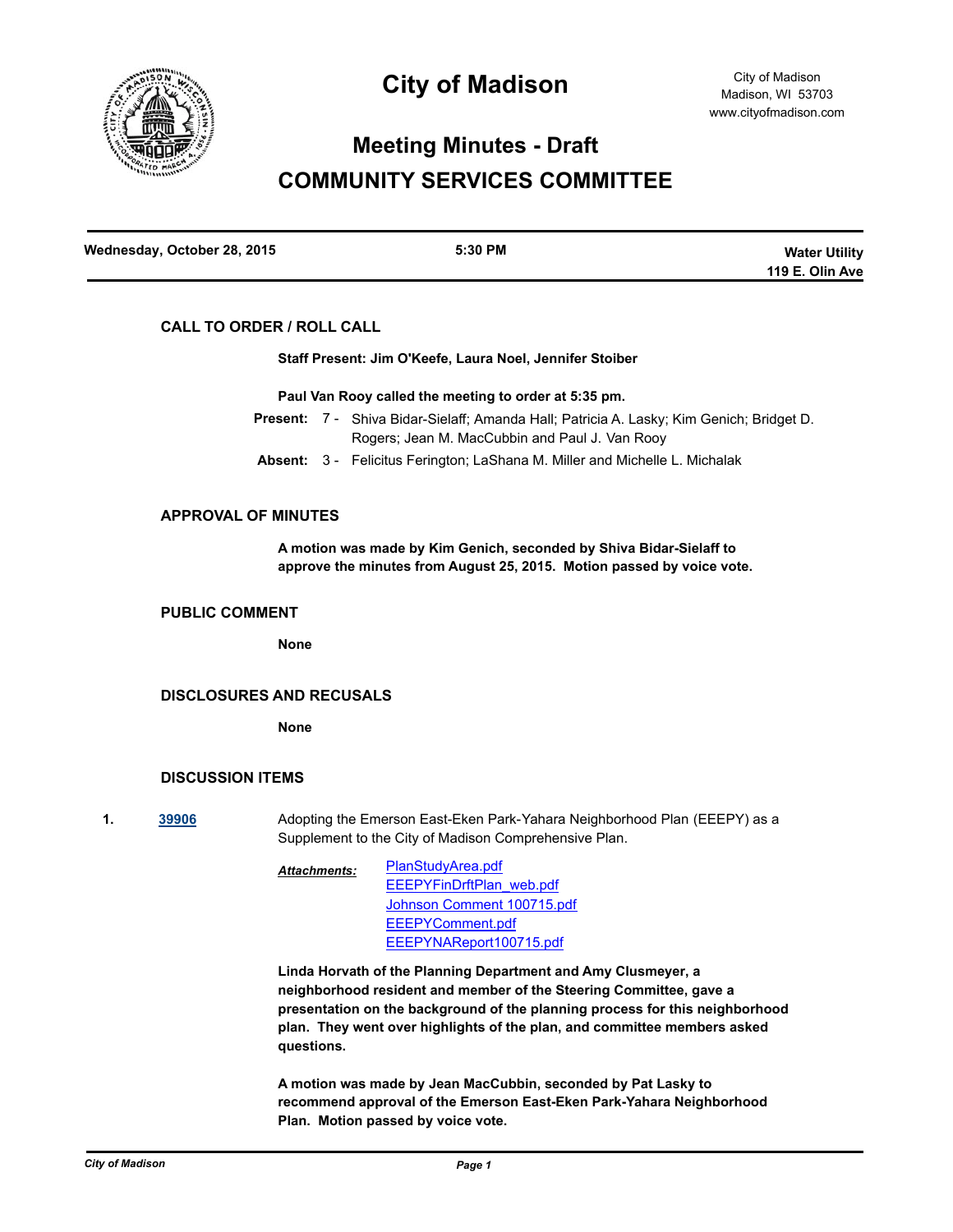**2. [38877](http://madison.legistar.com/gateway.aspx?m=l&id=/matter.aspx?key=41511)** Creating Section 39.08 and Section 33.07(7)(k)14. of the Madison General Ordinances to create a policy requiring certain city contractors to "Ban the Box" by eliminating questions about criminal and arrest record in their hiring practices, when contracting with the City, creating Sec. 33.07(7)(k)14. to make Ban the Box a prequalification requirement, and amending Sec. 39.07(3)(c)10. to exempt credit rating agencies from the Equal Benefits ordinance.

#### [Ban the Box adopted Resolution](http://madison.legistar.com/gateway.aspx?M=F&ID=05228230-17e4-4cf0-b37d-86b9bfb9f040.pdf) [Vulnerable Populations Resolution](http://madison.legistar.com/gateway.aspx?M=F&ID=ecba0260-4cca-48bb-85c3-fd9169699a6a.pdf) *Attachments:*

**Lara Mainella with the City Attorney's Office gave an overview of the "Ban the Box" Ordinance. This has already been adopted by the City. This ordinance will ban the box on all City contracts over \$25,000. An employer will not ask any questions on the job application about an applicant's criminal or police record. Background checks can be done at the time of offering a job, as a condition of employment, but will not be done as an initial screening process. This does not include those organizations that work with vulnerable populations, such as children, seniors, and individuals with disabilities, which are exempt. Laura Noel estimates that about 80% of the Community Resources contracts deal with vulnerable populations.**

**A motion was made by Jean MacCubbin, seconded by Amanda Hall to recommend approval of the "Ban the Box" ordinance. Motion passed by voice vote.**

**3. [40494](http://madison.legistar.com/gateway.aspx?m=l&id=/matter.aspx?key=43989)** Accepting Nominations for the 2015 Jeffrey Clay Erlanger Award

*Attachments:* [erlanger info with app 2015.pdf](http://madison.legistar.com/gateway.aspx?M=F&ID=913f1dc3-e870-40ad-854a-87b3ec8018b9.pdf)

**Paul Van Rooy introduced the Jeffrey Clay Erlanger award, and recommended committee members fill out a nomination form if they have someone to nominate.**

**4. [40597](http://madison.legistar.com/gateway.aspx?m=l&id=/matter.aspx?key=44084)** 2016 City of Madison Budget Process

**Jim O'Keefe discussed the 2016 Operating Budget. The Board of Estimates completed their work on the budget recommendations. Changes of interest include:**

**-Adult Senior and Crisis Services B-lists are fully funded.**

**-A substantial increase in youth employment activities.**

**-COLA adustment to Community Resources POS contracts (1.5%-1.7%). -Annualized costs at Theresa Terrace Neighborhood Center and additional funds added at Meadowood Center.**

**-Continued committment to creating a neighborhood center at Park Ridge/Park Edge.**

**-Annualized costs for the Construction Employment Initiative, which is a collaboration of non-profits to help women and people of color prepare for careers in the construction trades.**

**A request from Bayview for Center Support money was turned down at BOE. Council members have been asked to submit any additional amendments by next Wednesday. The Common Council budget meetings are November 10-12. One issue that may come up at the budget meeting is that Vera Court Neighborhood Center would like a significant capital investment from the City.**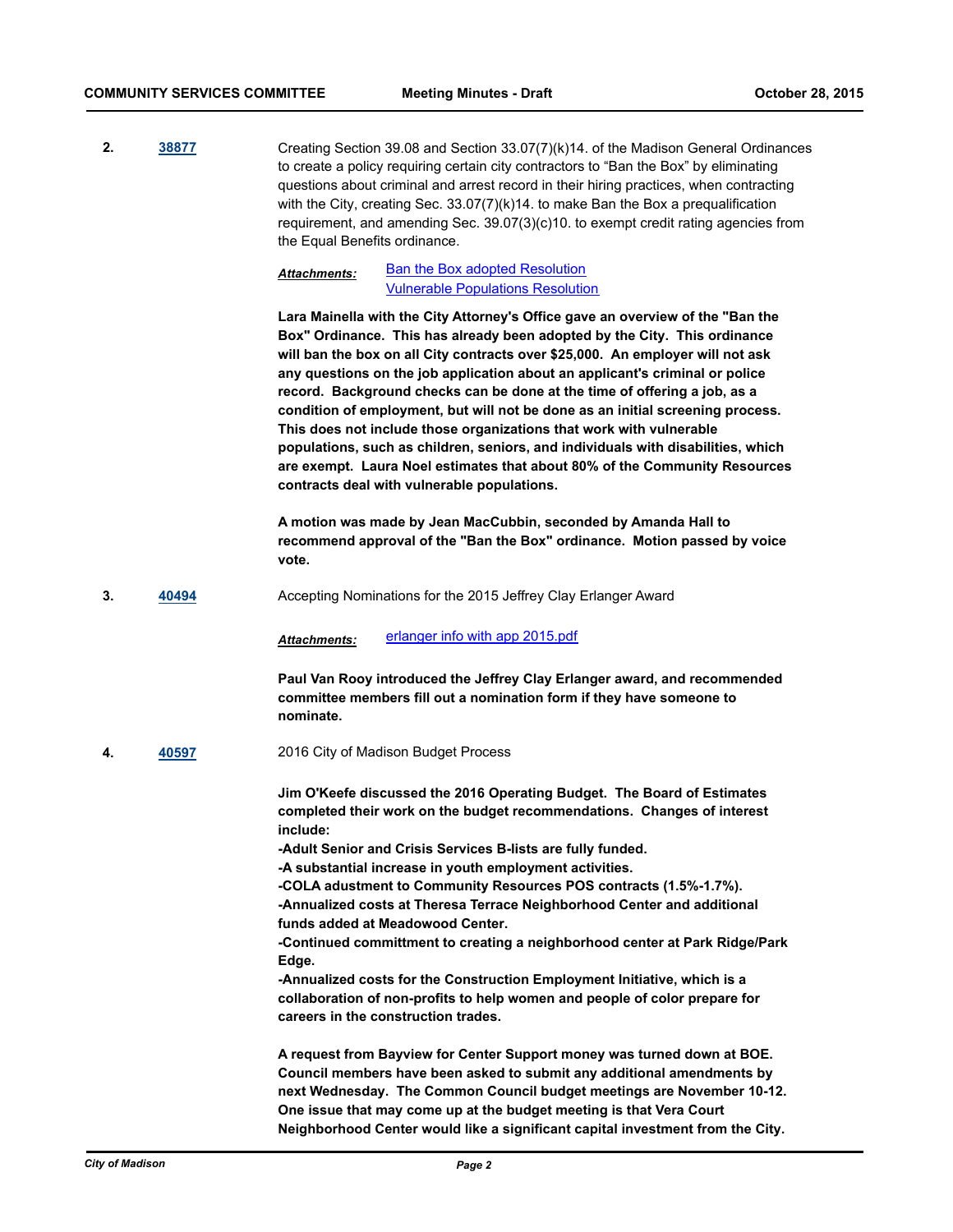**5. [40598](http://madison.legistar.com/gateway.aspx?m=l&id=/matter.aspx?key=44085)** Emerging Opportunities Program: Fall 2015 Recommendations

[EOP Funding History.pdf](http://madison.legistar.com/gateway.aspx?M=F&ID=b6b19401-beea-4609-a097-6dfa4a5c3123.pdf) [\\_2015 Fall EOP CCrecs.pdf](http://madison.legistar.com/gateway.aspx?M=F&ID=42074f6c-f77d-4294-bf4f-c315c8360a39.pdf) *Attachments:*

**Laura Noel reported that last night the CDD Conference Committee made a recommendation on Emerging Opportunities Program funding to the Common Council, which will go before them on November 19. We received 30 applications, requesting almost \$500,000.** 

**Kim Genich discussed how the committee made their funding recommendation decisions.**

**In the current budget proposal, the \$275,000 funding level we have today will be reduced to \$150,000, setting the stage for a once-a-year funding process. Staff would like to have a conversation with the interested alders on how to improve this program next year.**

**6. [34250](http://madison.legistar.com/gateway.aspx?m=l&id=/matter.aspx?key=37352)** Committee Reports -Early Childhood Care and Education Committee -Committee on Aging

> **Pat Lasky reported for the Early Childhood Care and Education Committee. They are planning for the Child Care Forum on February 9. One target of the forum will be how to increase the use of high quality child care centers.**

**Jim O'Keefe reported that the Committee on Aging met today and heard presentations on the growing number of homeless seniors in Madison.**

**7. [38976](http://madison.legistar.com/gateway.aspx?m=l&id=/matter.aspx?key=41587)** Staff Report

**Laura Noel discussed Community Schools. MMSD has facilitated meetings on the framework of community schools, and four CDD staff were involved. There are schools all over the city and schools are not used in the evenings and weekends. There are program needs in neighborhoods that are not addressed, and schools could be used as focal hubs for delivering activies and services. MMSD wants to look at this model for all schools, elementary, middle and high school. They would like to create two Community Schools next year, and add two more each year. All schools would have a resource coordinator to identify the needs and interests in the area, and negotiate with service providers to respond. The intention is to get an RFP out early next year, and choose the schools.**

**Jim O'Keefe gave a neighborhood center update. Three neighborhood centers are currently in the news. Park Edge/Park Ridge is soliciting bids from architectural consultants for the development of the former restaurant. Vera Court Neighborhood Center has a private investor that will donate \$500,000 to expand the center, but they want to see if the City will support an expansion in the programming at the center. Bridge Lake Point Whenona Neighborhood Center is a small facility and would like to expand. We have an opportunity to draw on TIF resources to create a larger replacement facility. A housing developer would like to create a three story affordable housing building, and the neighborhood center would be located on the ground floor. Some residents do not want the neighborhood center to be part of an apartment**